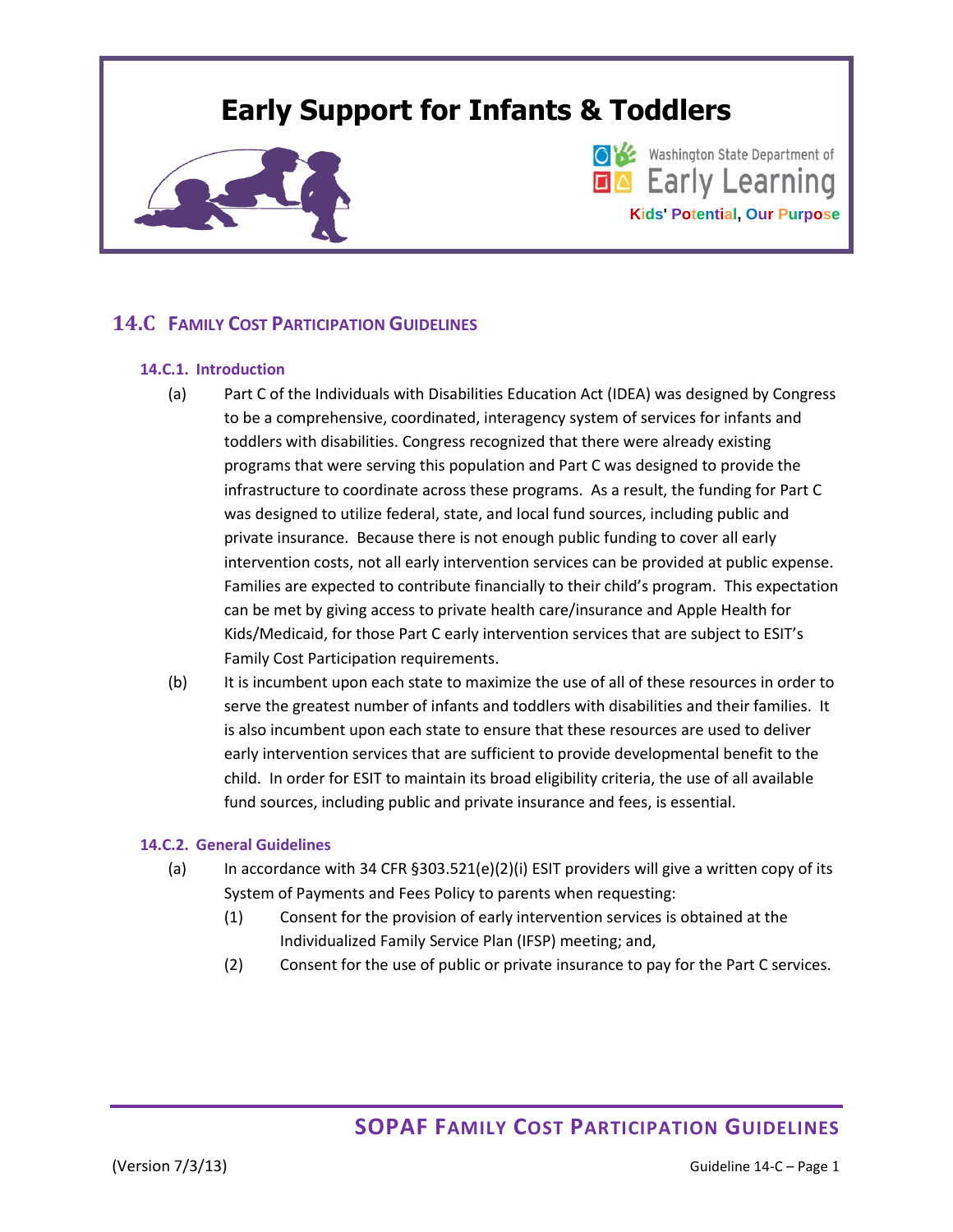- (b) Billing to public or private insurance cannot occur until the parents have been provided the ESIT System of Payments and Fees Policy and the parents' consent has been obtained.
- (c) The following functions and services must be provided at public expense by ESIT providers and for which families may not incur any costs:
	- (1) Implementing the child find requirements in Child Find 34 CFR §§303.301 through 303.303.
	- (2) Evaluation and assessment, in accordance with 34 CFR §303.320, and the functions related to evaluation and assessment in 34 CFR §303.13(b).
	- (3) Service coordination services (Family Resources Coordination), as defined in 34 CFR §§303.13(b)(11) and 303.33.
	- (4) Administrative and coordinative activities related to
		- (i) The development, review, and evaluation of IFSPs and interim IFSPs, in accordance with 34 CFR §§303.342 through 303.345; and
		- (ii) Implementation of the procedural safeguards in 34 CFR §§303.400 through 303.511 and the other components of the statewide system of early intervention services in 34 CFR §§303.300 through 303.346.
- (d) Prior to billing public health care coverage/insurance and/or private health care coverage/insurance families will be asked to provide income and expense information, consent to release personally identifiable information, and consent to access public and/or private insurance coverage. Income and expense information is used to determine a family's ability or inability to pay. The family's ability or inability to pay status must be reviewed and updated at least annually or sooner if the family requests.
- (e) In accordance with 34 CFR §303.521(a)(4)(ii), if a family meets the definition of "inability to pay", all Part C services identified on their child's IFSP will be provided at no cost to the family. In addition, the family's inability to pay will not result in a delay or denial of Part C services.
- (f) In accordance with 34 CFR §303.520(a)(2)(i)and(iii), early intervention providers may not, as a condition of receiving Part C services, require a parent to sign up for or enroll in public benefits or insurance programs and must obtain consent prior to using the public benefits or insurance of a child or parent if that child or parent is not already enrolled in such a program. If the parent does not provide consent to enroll in or access Apple Health for Kids/Medicaid, early intervention providers must still make available those Part C early intervention services on the IFSP to which the parent has provided consent. The lack of consent for use of Apple Health for Kids/Medicaid may not be used to delay or deny any services under this part to the child or family.
- (g) In accordance with 34 CFR §§303.520(a)(3)(iv) and (b)(1)(ii), early intervention providers will provide a written statement of the general categories of costs that the family may incur as a result of the use of private health care coverage/insurance, such as: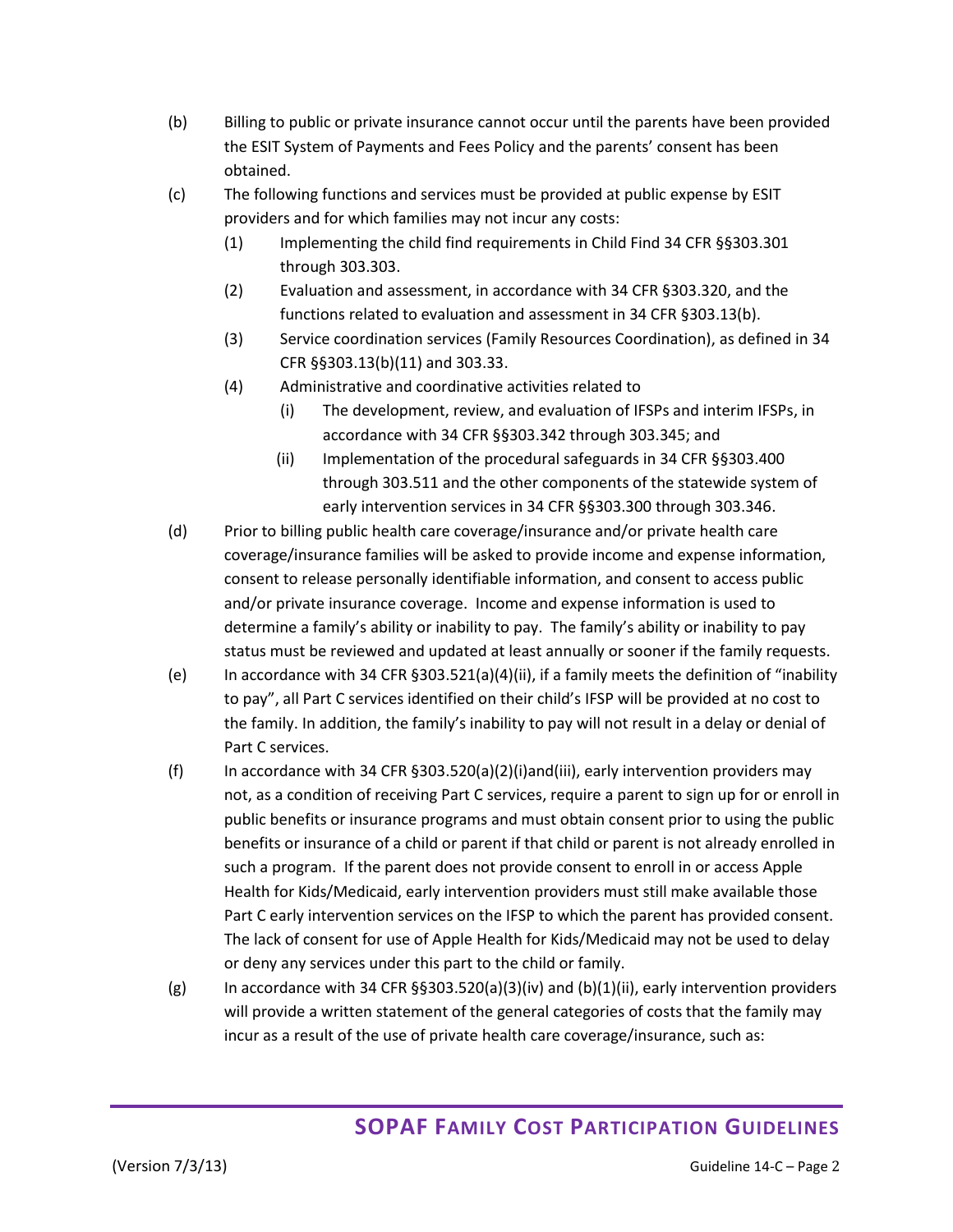- (1) Co-payments, co-insurance, premiums, or deductibles, or other long-term costs, such as the loss of benefits because of annual or lifetime health care coverage/insurance caps under the insurance policy for the child, the parent, or the child's family members;
- (2) The potential that the use of the family's private health care coverage/insurance may negatively affect the availability of health insurance to the child with a disability, the parent, or the child's family members covered under the policy; and health care coverage/insurance may be discontinued due to the use of the insurance policy to pay for Part C early intervention services; or
- (3) The potential that health care coverage/insurance premiums may be affected by the use of private insurance to pay for early intervention services.
- (h) In accordance with 34 CFR §303.520(a)(2)(ii), early intervention providers will obtain family consent if access to Apple Health for Kids/Medicaid and/or private health coverage/ insurance would result in any of the following:
	- (1) A decrease in the available lifetime coverage or any other insured benefit for the child or parent under that program;
	- (2) Result in the child's parents paying for services that would otherwise have been paid for by the public benefits or insurance program;
	- (3) Result in any increase in premiums or discontinuation of public benefits or insurance for the child or parents; or
	- (4) Risk the loss of eligibility for the child or the child's parents for home and community-based waivers based on aggregate health-related expenditures.
- (i) In accordance with 34 CFR  $\S 303.521(e)$ , ESIT providers will give prior written notice to parents of their procedural safeguards related to the use of Apple Health for Kids/Medicaid or private health care coverage/insurance, the imposition of fees or the state's determination of the parent's inability to pay.
- (j) Parents have the right to:
	- (1) Participate in mediation in accordance with 34 CFR §303.431;
	- (2) Request a due process hearing under 34 CFR §§303.436 or 303.441, whichever is applicable;
	- (3) File a state complaint under 34 CFR §303.434; and/or,
	- (4) Any other procedure established by the state to speed resolution of financial claims.
- (k) Families are informed of these rights when the System of Payments and Fees Policy is provided to them whenever consent for early intervention services is obtained.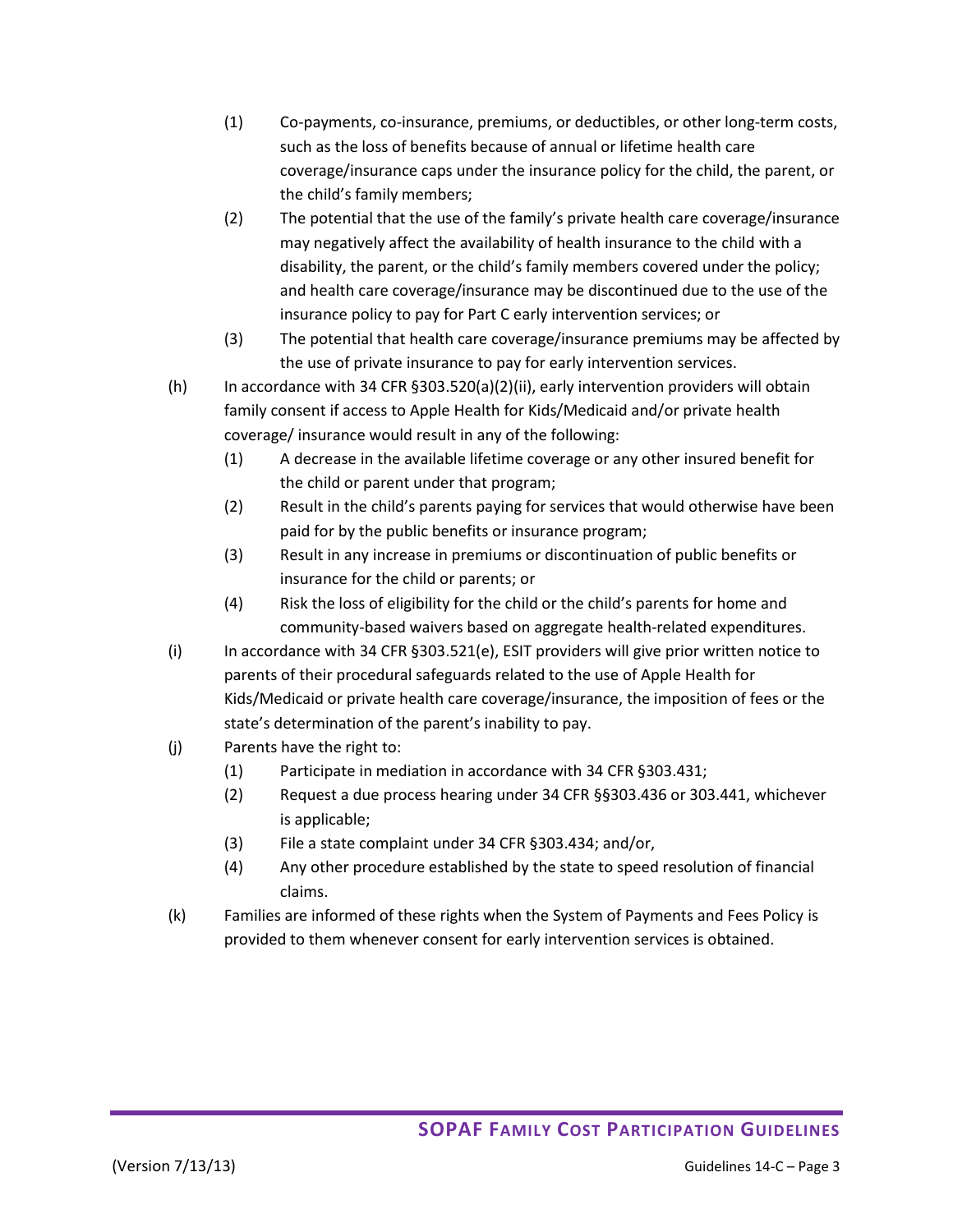## **14.C.3. Guidelines For Use Of Apple Health For Kids/Medicaid Or Private Health Care Coverage/Insurance**

- (a) Families whose children are enrolled in Apple Health for Kids/Medicaid will be notified that their child's Part C early intervention services subject to Family Cost Participation will be billed to Apple Health for Kids/Medicaid. The family will be asked for their written consent to release their child's identifiable information for the purpose of billing. A copy of the signed Prior Written Notice, Consent to Access Public and/or Private Insurance, and Income and Expense Verification form must be given to the family.
- (b) Families who have private health care coverage/insurance will be asked to provide written consent for billing of the Part C early intervention services on the initial IFSP that are subject to Family Cost Participation.
- (c) The Consent to Access Public and/or Private Insurance, embedded within the Prior Written Notice and Income and Expense Verification form must contain a written statement of the general categories of costs that the family may incur as a result of allowing access to the families' private health care coverage/insurance.
- (d) A copy of the signed Prior Written Notice, Consent to Access Public and/or Private Insurance, and Income and Expense Verification form must be given to the family.
- (e) Written consent will also be obtained whenever there is an increase (frequency, intensity, length, or duration) of IFSP services.
- (f) Families are provided the System of Payments and Fees Policy whenever consent for billing public or private insurance for early intervention services is obtained.
- (g) In accordance with 34 CFR  $\S 303.521(a)(4)(iv)$ , families with public insurance or benefits will not be charged disproportionately more than families who do not have public insurance or benefits or private insurance.
- (h) In accordance with 34 CFR §303.520(b)(1), when families have both Apple Health for Kids/Medicaid and private insurance, early intervention providers will obtain parental consent for:
	- (1) The use of the family's private health care coverage/insurance to pay for the initial provision of early intervention services contained on the IFSP;
	- (2) The use of private health care coverage/insurance to pay for any increase in frequency, length, duration, or intensity of services in the child's IFSP.
- (i) The ESIT provider is responsible for billing Apple Health for Kids/Medicaid and private health care coverage/insurance, including co-payments, co-insurance, and deductibles, billed for Part C early intervention services subject to Family Cost Participation.
- (j) If a Part C early intervention service, subject to Family Cost Participation, is billed to private health care coverage/insurance and then denied, every effort should be made to obtain approval. When an appeal is initiated, upon the family's request, the FRC or other appropriate staff may provide assistance.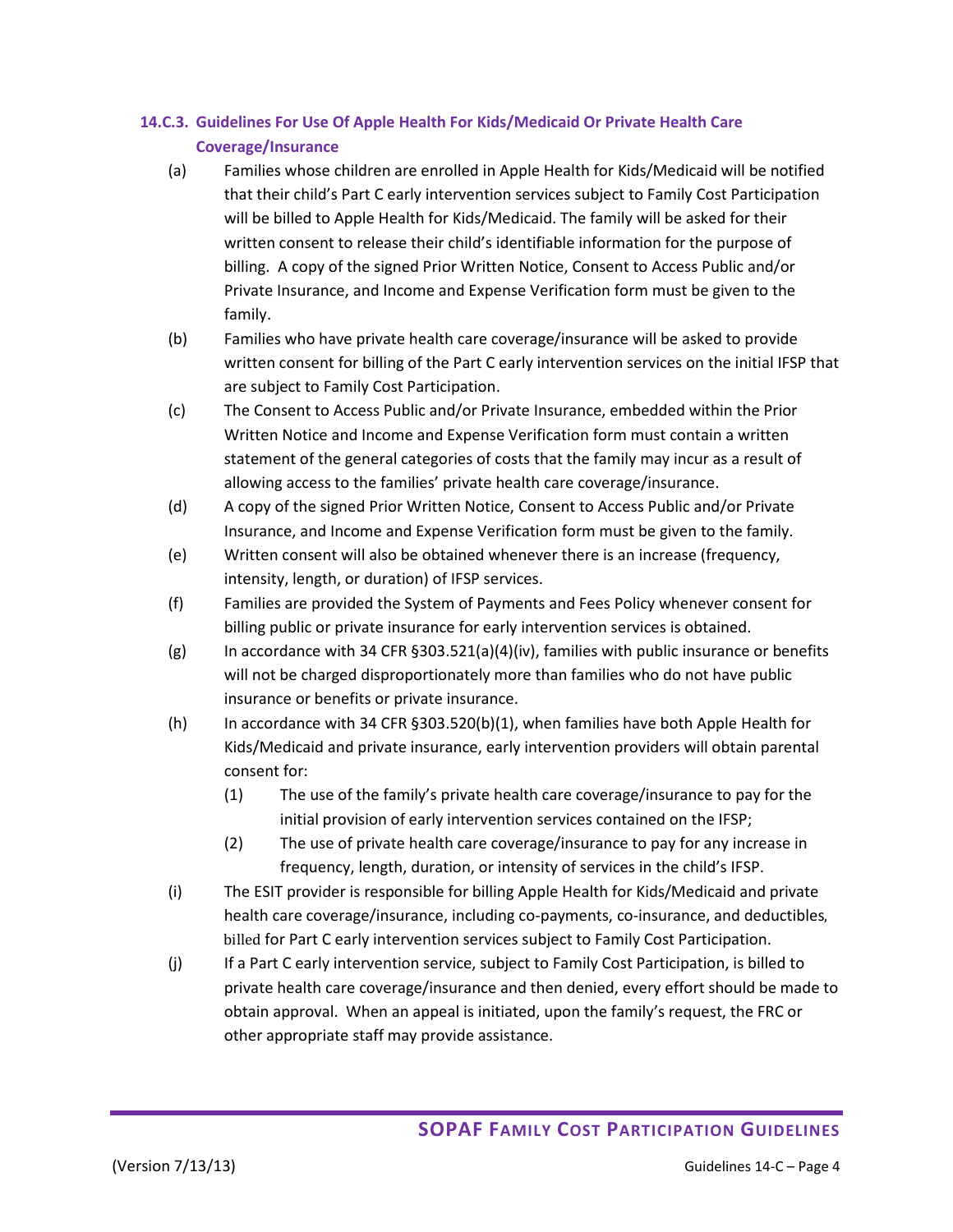- (k) The family is responsible for health care coverage/insurance premiums, co-payments, co-insurance, and deductibles for the Part C early intervention services subject to Family Cost Participation included in their child's Individualized Family Service Plan (IFSP), unless the family has been determined to meet the definition of inability to pay.
- (l) If a parent or family of a Part C eligible infant or toddler does not provide consent to access their Apple Health for Kids/Medicaid or private health care coverage/insurance, the lack of consent may not be used to delay or deny any Part C early intervention service subject to Family Cost Participation to that child or family. However, the lack of consent will result in placement on the Monthly Fee Schedule (See System of Payments and Fees Policy 28.B.9 Fees).
- (m) The Washington Office of the Insurance Commission is available to assist parents with questions about their health care coverage/insurance. The toll free hotline is 1-800- 562-6900.

#### **14.C.4. General Guidelines for Family Cost Participation**

- (a) After initial eligibility for ESIT has been confirmed, all families will be asked to provide income and expense information, consent to release personally identifiable information, and provide consent to access your public and/or private insurance coverage. Income and expense information is needed to address and document the following circumstances:
	- (1) When a family declines access to Apple Health for Kids/Medicaid for services subject to Family Cost Participation;
	- (2) When a family declines to apply for Apple Health for Kids/Medicaid;
	- (3) When a family declines access to private health care coverage/insurance for services subject to Family Cost Participation;
	- (4) Determining ability or inability to pay private insurance co-payments, coinsurance, and deductibles; and,
	- (5) When a family has no public or private insurance and if a fee will be assessed.
- (b) If the income and expense information provided results in an adjusted annual income at or above 200% of the Federal Poverty Level (FPL), the family will be billed co-payments, co-insurance, or deductibles associated with the use of their private health care coverage/insurance, and if applicable, Apple Health for Kids/Medicaid coverage.
- (c) If the income and expense information provided results in an adjusted annual income below 200% of the FPL, based on family size, the family will not be required to pay any co-payments, co-insurance, or deductibles associated with the use of their private health care coverage/insurance, and if applicable, Apple Health for Kids/Medicaid coverage.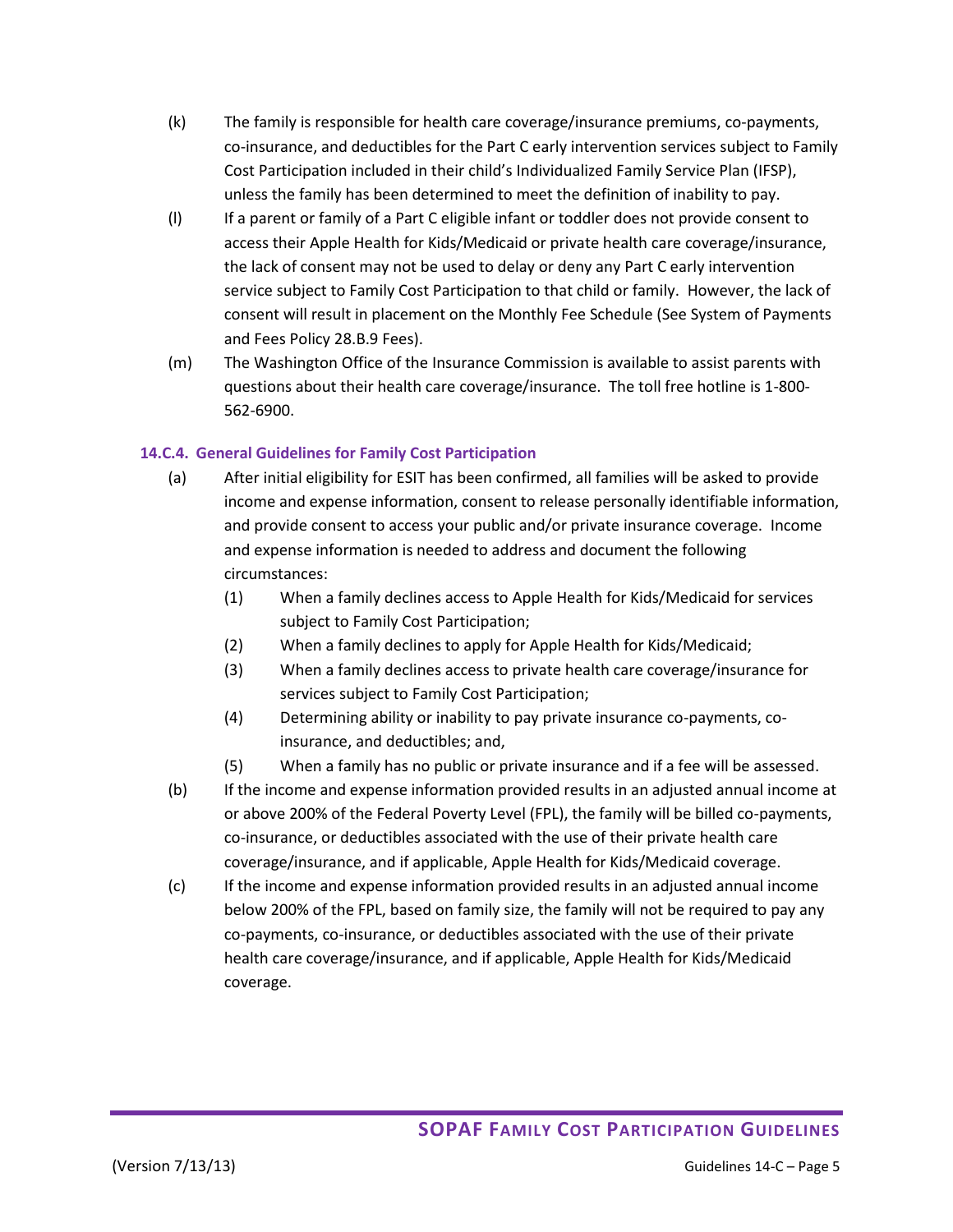(d) For all families who have been billed co-payments, co-insurance, or deductibles, other agency funds, including Part C payer of last resort funds, may be used to cover these costs.

### **14.C.5. Inability to Pay**

- (a) Families can request an "inability to pay" co-pays, co-insurance or deductibles from their Family Resources Coordinator (FRC) or other appropriate staff at any time. After receiving the request, the FRC will assist the family in completing the Income and Expense Verification form.
- (b) "Inability to pay" is determined based upon the Income and Expense Verification form results that identify the family as having non-reimbursed annual allowable expenses that exceed 10% of the family's total adjusted annual income.
	- (1) If an "inability to pay" determination is made, Part C funds as payer of last resort or other agency funds may be used, to pay for the co-pays, co-insurance, or deductibles.
	- (2) If the service can be provided in a more cost effective manner, Part C is not obligated to use the same provider or pay the same cost as private health care coverage/insurance.
- (c) The family's "inability to pay" status must be reviewed and updated at least annually or sooner if the family requests.
- (d) Anytime during the implementation of the IFSP, should the family's "inability to pay" status change, they must inform the FRC as soon as possible and may request a new inability to pay determination. Anytime there are changes in health care coverage/insurance, the family must share those changes with their FRC.
- (e) In accordance with 34 CFR §303.521(a)(4)(ii), if a family meets the definition of "inability to pay, all Part C services identified on their child's IFSP will be provided at no cost to the family. In addition, the family's inability to pay will not result in a delay or denial of Part C services.
- (f) If the family's inability to pay is not established, the family is responsible to pay their private health care coverage/insurance co-pays, co-insurance, and deductibles.

#### **14.C.6. Fees**

- (a) Families that provide consent (initially and when services are increased) to access their Apple Health for Kids/Medicaid or private health care coverage/insurance, for services subject to Family Cost Participation, will be exempt from paying fees.
- (b) Families who have Apple Health for Kids/Medicaid coverage, meet the definition of inability to pay, and decline access to their Apple Health for Kids/Medicaid coverage for Part C early intervention services subject to Family Cost Participation, will be exempt from paying fees.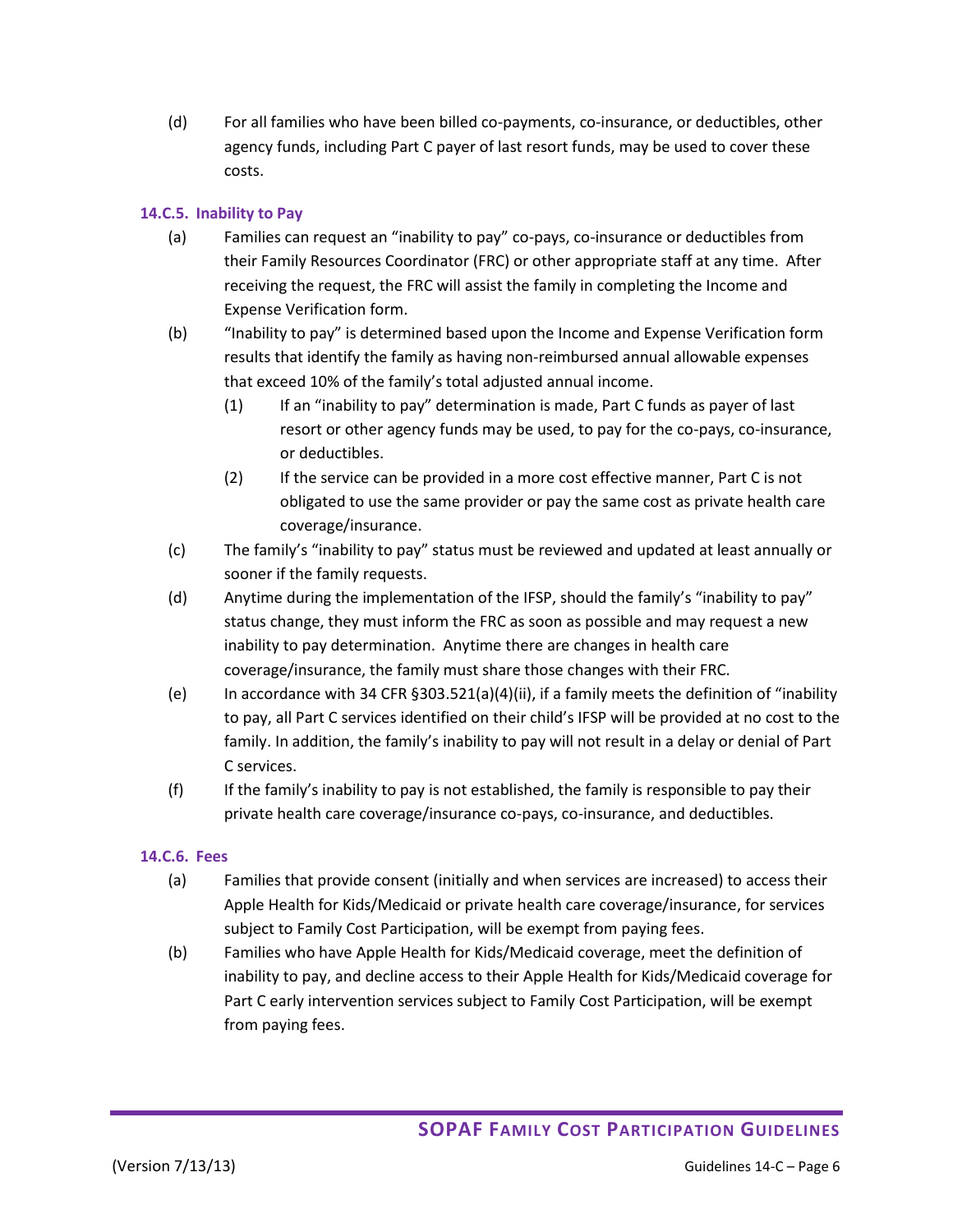- (c) Family income and expense information will be used to determine placement on the Monthly Fee Schedule when either of the following occurs:
	- (1) Families who do not have Apple Health for Kids/Medicaid and who do not have private health care coverage/insurance will be placed on the Monthly Fee Schedule based upon family size and adjusted annual income.
	- (2) Families who declined access to their private health care coverage/insurance for Part C early intervention services subject to Family Cost Participation and have provided income and expense information will be placed on the Monthly Fee Schedule based on family size and adjusted annual income.
- (d) Families who decline to provide income and expense information will be placed on the Monthly Fee Schedule at the highest level based on family size.

## **14.C.7. Delinquent Payments**

- (a) Based upon the Income and Expense Verification form information, if it has been determined that a family has the ability to pay their co-pays, co-insurance, deductibles or fee for services subject to Family Cost Participation and does not, these services may be denied. This may occur after unpaid balances equaling 90 days of invoices due have accrued.
- (b) The family, service providers, and the FRC will receive prior written notice that no services, other than FRC services, evaluation, IFSP development and review, and procedural safeguards can continue until a payment plan has been developed between the family and serving agency.
- (c) Once a payment plan had been developed and agreed to by the family and serving agency, the family, the FRC, and service providers will be notified that the services subject to Family Cost Participation can resume.

## **14.C.8. Definitions**

For the purposes of these guidelines, the following definitions apply:

- (a) "Allowable expenses" means:
	- (1) Child support/alimony paid by the family to a third party;
	- (2) Child care costs while the parent works or goes to school paid by the family; and
	- (3) Non-reimbursed medical, prescription medications, and dental expenses, including premiums, co-pays, and deductibles paid by the family**.**
- (b) "Co-insurance" means: the cost sharing by the parent(s) for health care coverage. For example, the health care coverage pays 80% and the parent(s) pays 20% of the cost of the service.
- (c) "Co-pay" means: the amount determined by the health care insurance policy that a parent(s) pays to their health care provider for a specific service, equipment, or supplies. Payment is made directly to the provider of the service or supply.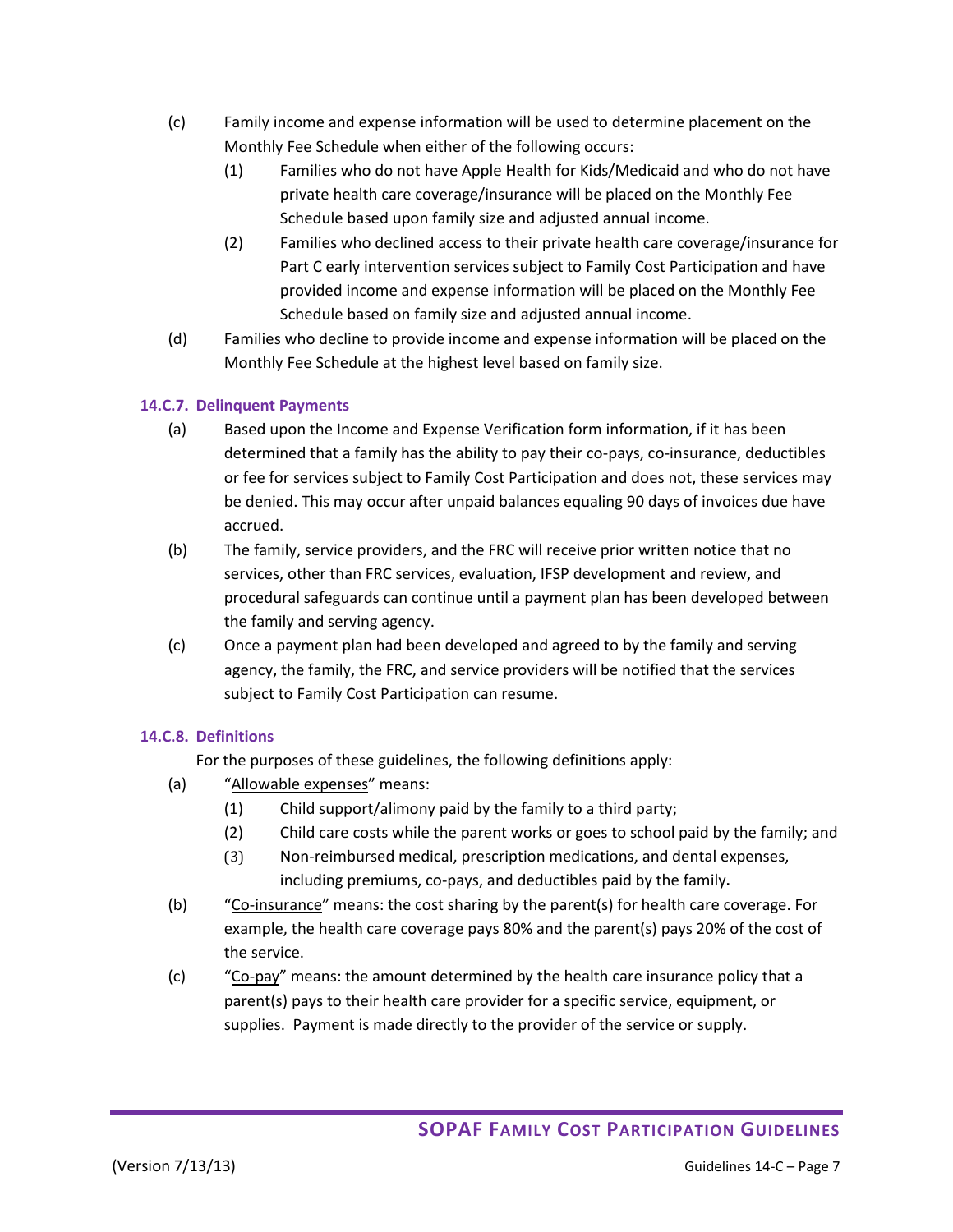- (d) "Deductible" means a portion of the cost of covered medical/dental expenses the parent(s) has incurred and is responsible to pay before benefits are available. Co-pays and/or co-insurances do not apply to the deductible.
- (e) "Early intervention services subject to Family Cost Participation" means assistive technology devices, assistive technology, audiology, counseling, health services, nursing services, nutrition services, occupational therapy, physical therapy, psychological services, social work services, and speech-language pathology services, that are designed to meet the developmental needs of each child eligible under the early intervention section of IDEA and the needs of the family related to enhancing the child's development. These services are selected in collaboration with parents. They are provided under public supervision by qualified personnel, as defined under Washington State's definition of "qualified", and are in conformity with an Individualized Family Service Plan (IFSP).
- (f) "Early intervention services contractor (Local Lead Agency)" means the locally designated agency or organization holding the Early Intervention Services contract, with the Department of Early Learning (DEL), Early Support for Infants and Toddlers (ESIT) assuring the services are in accordance with the approved Washington State Grant application.
- (g) "Early intervention services provider" means a local public or private service provider or agency that is providing IDEA, Part C, early intervention services.
- (h) "Family Cost Participation" means the financial contribution families make to their child's services, by giving access to either (1) the family's private health care/insurance, and/or (2) Apple Health for Kids/Medicaid, or (3) fees, for those IDEA, Part C early intervention services that are subject to Family Cost Participation.
- (i) "Family Resources Coordinator (FRC)" means an individual who assists an eligible child and his/her family in gaining access to the early intervention services and other resources, as identified in the Individualized Family Service Plan (IFSP), and receiving the rights and procedural safeguards of the early intervention program.
- (j) "High deductible/catastrophic care major medical coverage" means insurance with an annual deductible of \$5,000 or more and therefore is considered non-credible insurance for early intervention billing purposes.
- (k) "Individualized Family Service Plan, (IFSP)" means a written plan for providing early intervention services to a child eligible under the early intervention section of IDEA and the child's family. The plan must:
	- (1) Be developed jointly by the family and appropriate qualified personnel involved in the provision of early intervention services;
	- (2) Be based on the multidisciplinary evaluation and assessment of the child;
	- (3) Include, with parental permission, a statement of the family's resources, priorities, and concerns related to enhancing the development of the child; and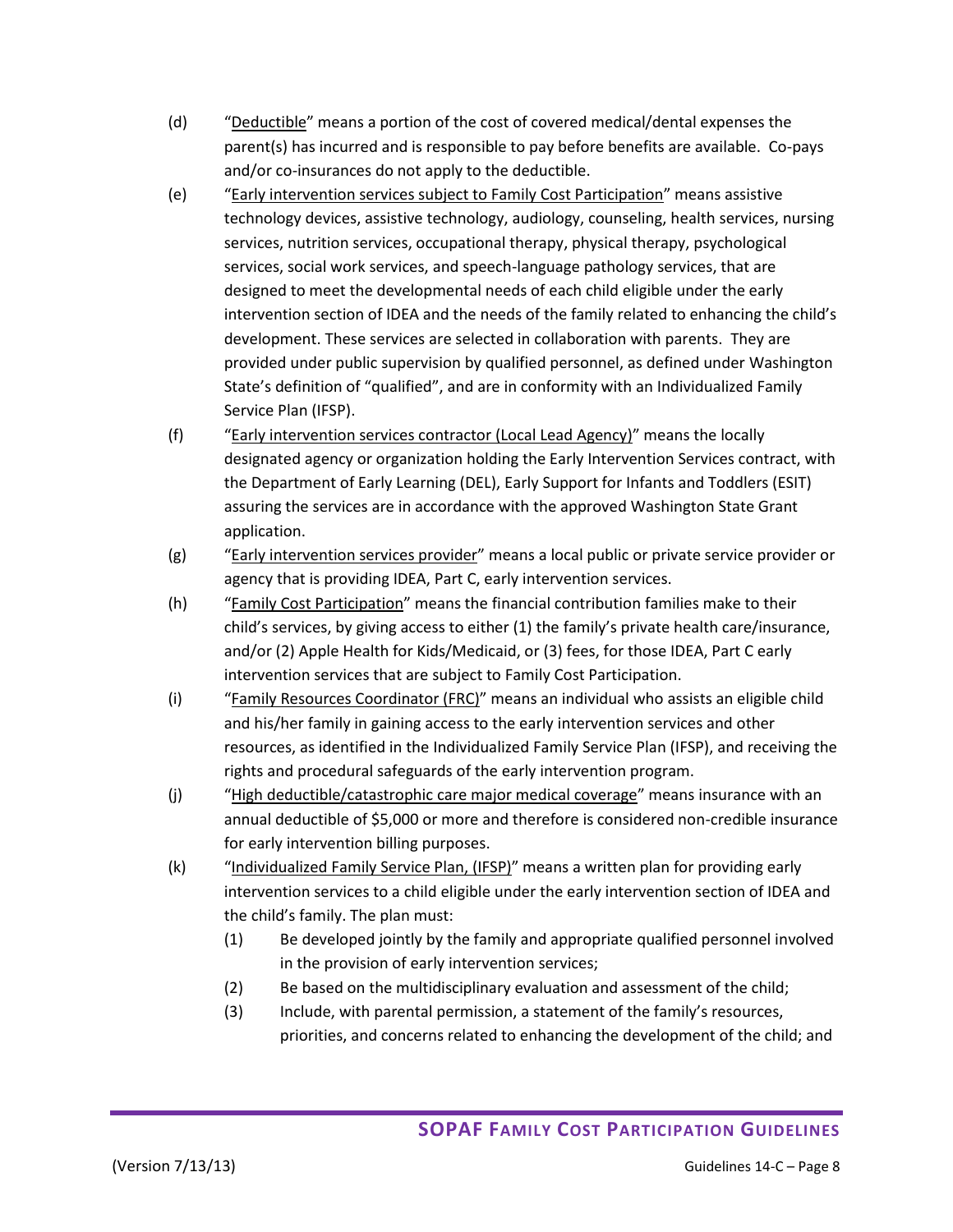- (4) Include a statement of the specific early intervention services necessary to enhance the family's capacity to meet the unique needs of their child.
- (I) "IFSP early intervention services" means the early intervention services described in an infant or toddler's IFSP.
- (m) "Parent" means:
	- (1) A biological or adoptive parent of a child;
	- (2) A foster parent, unless state law, regulations, or contractual obligations with a state or local entity prohibit a foster parent from acting as a parent;
	- (3) A guardian generally authorized to act as the child's parent, or authorized to make early intervention, educational, health, or developmental decisions for the child (but not the state if the child is a ward of the state);
	- (4) An individual acting in the place of a biological or adoptive parent (including a grandparent, stepparent, or other relative) with whom the child lives, or an individual who is legally responsible for the child's welfare; or
	- (5) A surrogate parent who has been appointed in accordance with 34 CFR §303.422 or section 639(a)(5) of the Act.
- (n) "Public or Private Health care coverage/insurance" means:
	- (1) "PRIVATE INSURANCE" third party coverage of the cost of health care services for a child and/or family. This includes employment related and privately purchased insurance, medical savings accounts, and health savings accounts.
	- (2) "TRICARE/TRIWEST" health benefit program for military personnel and their families.
	- (3) "PUBLIC INSURANCE" a publicly funded program (state and/or federal) for the child that pays for health care services. This includes all Apple Health programs including Basic Health Plus, Medicaid, Medicaid Healthy Options, and the Children's Health Insurance Program.
- (o) "State Lead Agency (SLA)" means the Department of Early Learning.
- (p) "Total annual income" means:
	- (1) Annual income from employment and/or any other sources, including but not limited to: Public Assistance Grant, unemployment compensation, disability income, child support/alimony received, other income as identified by one of the following:
		- (i) The most recent Federal Income Tax return *(Form 1040=line 22; 1040A=line 15; 1040EZ=line4)*;
		- (ii) Most Recent W2(s) and/or 1099(s) *(Form W2=line 1; 1099=total of lines 1, 2 & 3)*;
		- (iii) Last two (2) consecutive pay stubs; or